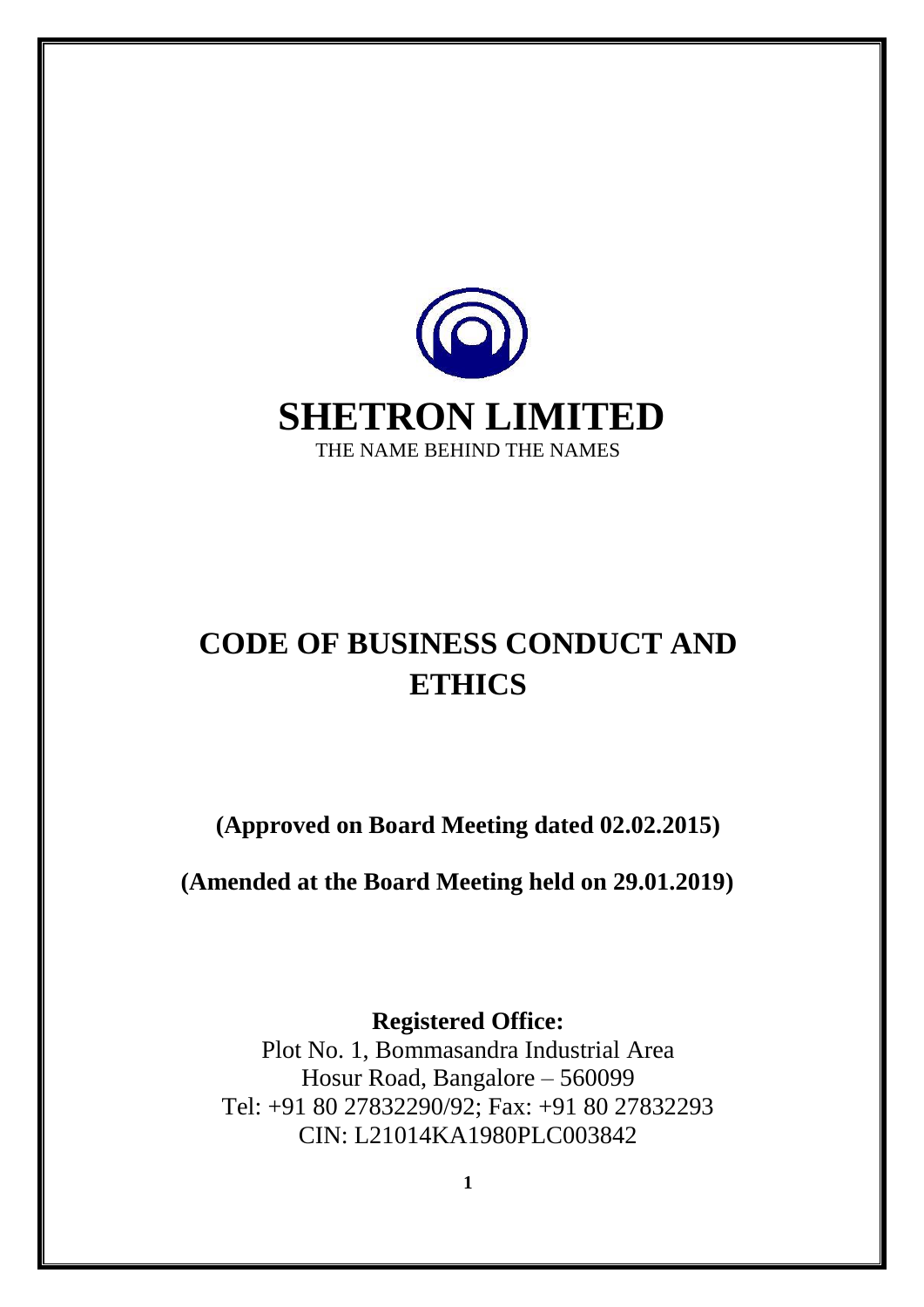# **CODE OF BUSINESS CONDUCT AND ETHICS**

This code of business conduct shall apply to the Directors and Members of the Senior Management of M/s Shetron Limited.

This Code envisages that the Board of Directors of the Company ("Board") and Senior Management Personnel (as hereinafter defined) (collectively referred to as "Officers") must act within the bounds of the authority conferred upon them and with a duty to comply with the requirements of applicable law.

The purpose of this Code is to enhance ethical and transparent process in managing the affairs of the Company, and thus to sustain the trust and confidence reposed in the Officers by the shareholders of the Company. Officers are expected to understand, adhere to, comply with and uphold the provisions of this Code and the standards laid down hereunder in their day to day functioning.

The principles prescribed in this Code are general in nature and lay down broad standards of compliance and ethics, as required by Clause 49 of the Listing Agreement with the Bombay Stock Exchange. The Officers should also review other applicable policies and procedures of the Company for specific instructions and guidelines, which are to be read in conjunction with this Code.

For this code, **"Senior Management"** means the personnel of the Company who are members of its core management team excluding Board of Directors comprising all members of management one level below the Joint Managing Directors/whole time director (including chief executive officer/manager, in case they are not part of the board) and shall specifically include company secretary and chief financial officer.

Directors and Senior Managers shall affirm compliance with this code on an annual basis as at the end of each financial year (April to March).

Shetron Limited is committed to conduct its business in accordance with the applicable laws, rules and regulations and with highest standards of business ethics. The Company is committed to be a good corporate citizen. All Directors, officers and employees of the Company must strive to perform best at all times.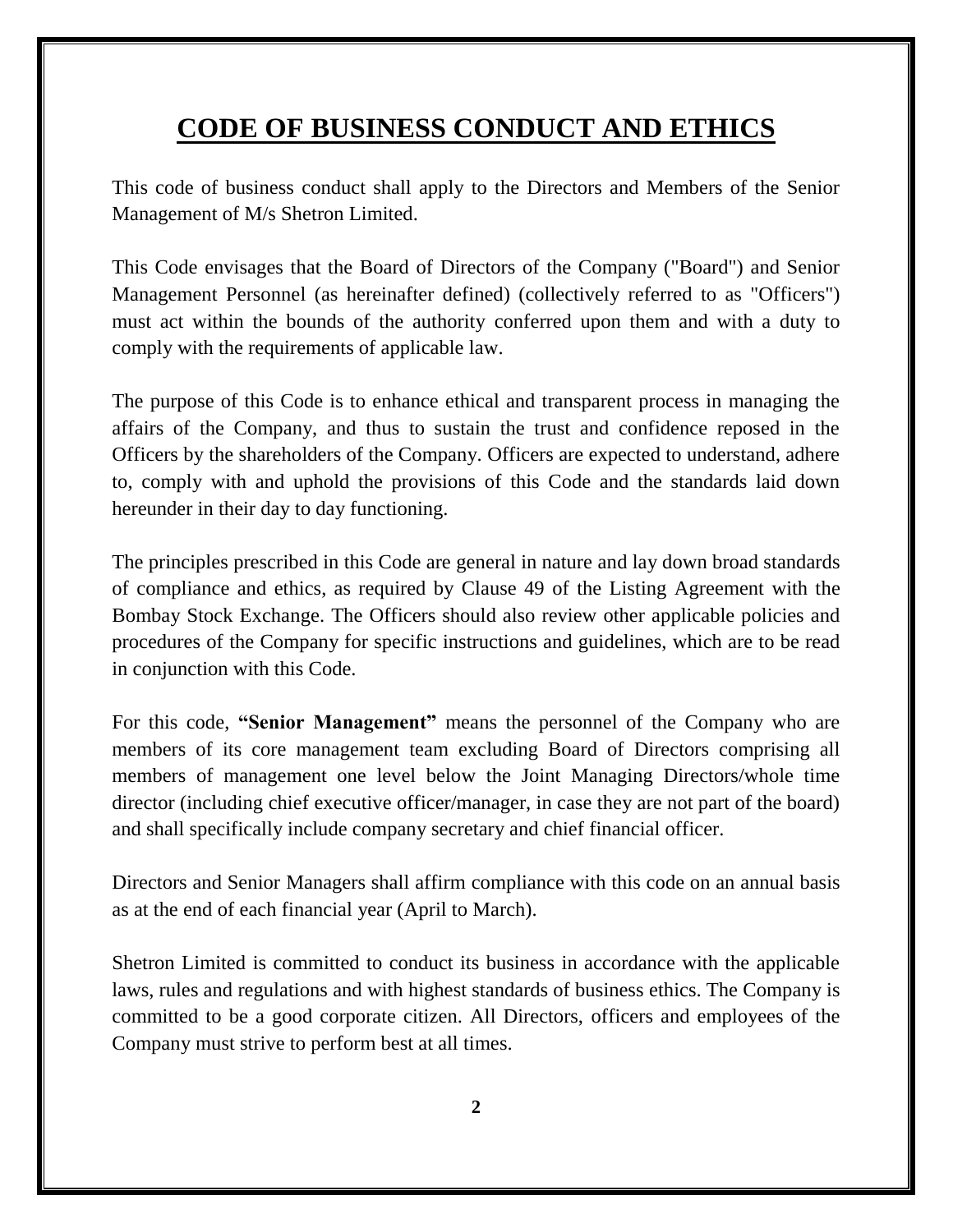#### **1. CONFLICTS OF INTEREST:**

The Directors, officers and employees should avoid 'conflicts of interest' with the Company. In case there is likely to be a conflict of interest, they should disclose all facts and circumstances thereof to the Board of Directors or any officer nominated for this purpose by the Board and a prior written approval should be obtained.

#### **2. PROTECTING COMPANY ASSETS:**

Protecting the Company's assets is a key responsibility of every employee, agent and contractor. The Company's assets have been employed only for the purpose of conducting the business for which they are authorized. Care should be taken to ensure that assets are not misappropriated, loaned to others, or sold or donated, without appropriate authorization. The employees, agents and contractors are responsible for the proper use of Company assets and must safeguard such assets against loss, damage, misuse or theft. Employees, agents or contractors who violate any aspect of this policy or who demonstrate poor judgment in the manner in which they use any Company asset may be subject to disciplinary action.

#### **3. INTEGRITY AND HONESTY:**

The Directors, officers and employees shall act in accordance with the highest standards of personal and professional integrity, honesty and ethical conduct within the Company's premises. They shall act free from misrepresentation, suppression and deception. Their conduct shall conform to the professional standards of conduct.

#### **4. HEALTH, SAFETY, ENVIRONMENT AND SOCIAL RESPONSIBILITY:**

The safety of people at the workplace is a primary concern of the Company. Each of us must comply with all applicable health and safety policies. We maintain compliance with all local laws to help maintain secure and healthy work surroundings. Shetron Limited shall strive to provide a safe and healthy working environment and comply with all regulations regarding the preservation of the environment in and around its manufacturing facilities and other points of operation.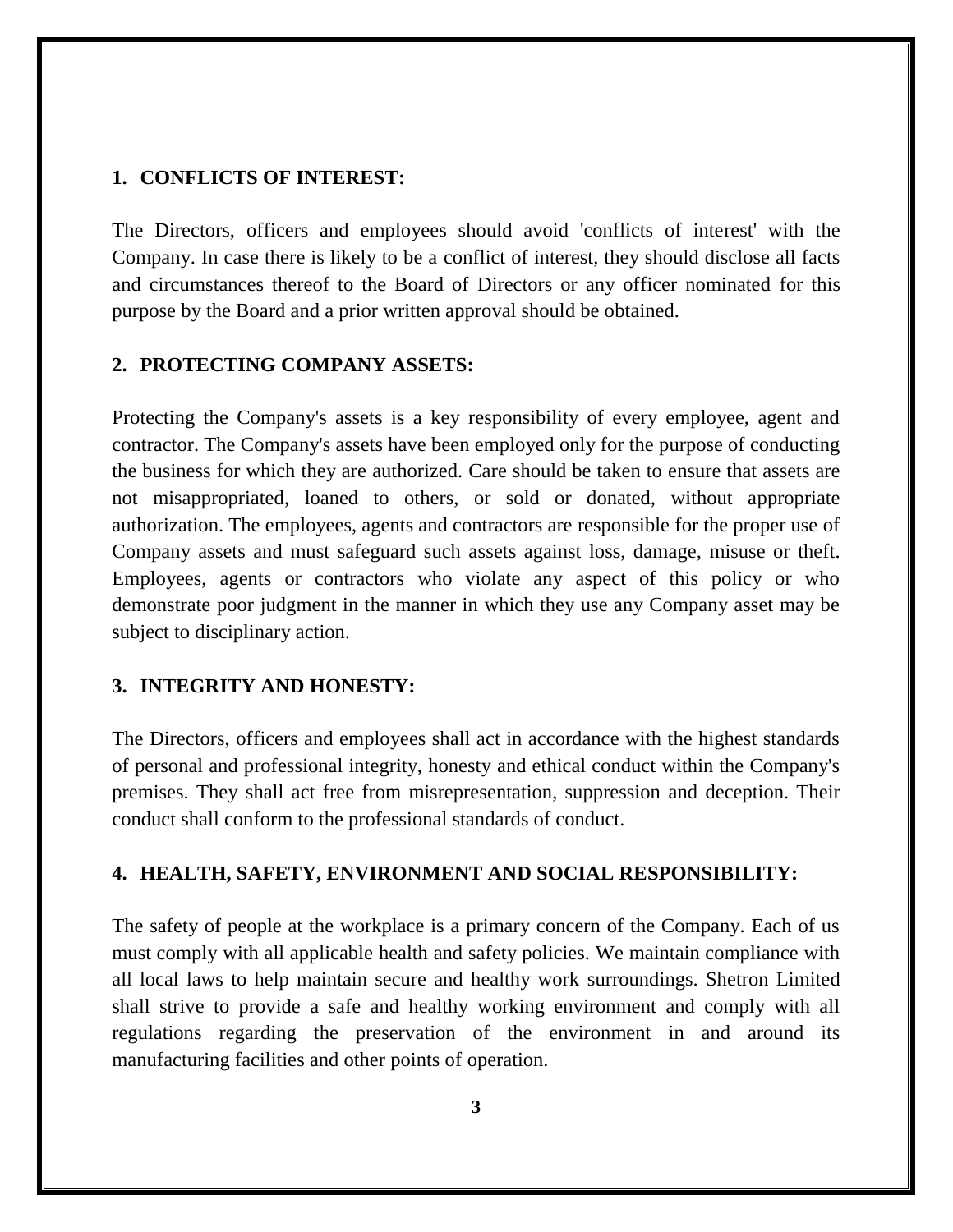# **5. CONFIDENTIALITY:**

The Directors, officers and employees shall maintain the confidentiality of information or that of any customer, supplier or business associate of the Company to which the Company has a duty to maintain confidentiality, except when disclosure is authorised. The use of confidential information for personal advantage or profit is also prohibited.

#### **6. COMPLIANCES:**

It is the Company's policy to comply fully with all applicable laws and regulations governing contact and dealings with government employees and public officials and to adhere to high ethical, moral and legal standards of business conduct. This policy includes strict compliance with all local, state, Central and other applicable laws, rules and regulations.

#### **7. DISCRIMINATION AND HARASSMENT:**

The Company is firmly committed to providing equal opportunity in all aspects of employment and any illegal discrimination or harassment of any kind is prohibited.

# **8. REPORTING ANY ILLEGAL OR UNETHICAL BEHAVIOR:**

If any Director/Covered Employee believes that a violation of or significant deviation from the Code has occurred or has become unavoidable, he/she must contact the Managing Director and in appropriate cases the Chairman of the Audit Committee.

Use of the above reporting procedures in bad faith or in a false or frivolous manner will be considered a violation of the Code.

#### **9. INSIDER TRADING:**

Obligations under the Indian securities laws apply to everyone as the Company is listed on the Bombay Stock Exchange. In the normal course of business, officers, Directors, employees, agents, contractors and consultants of the Company may come into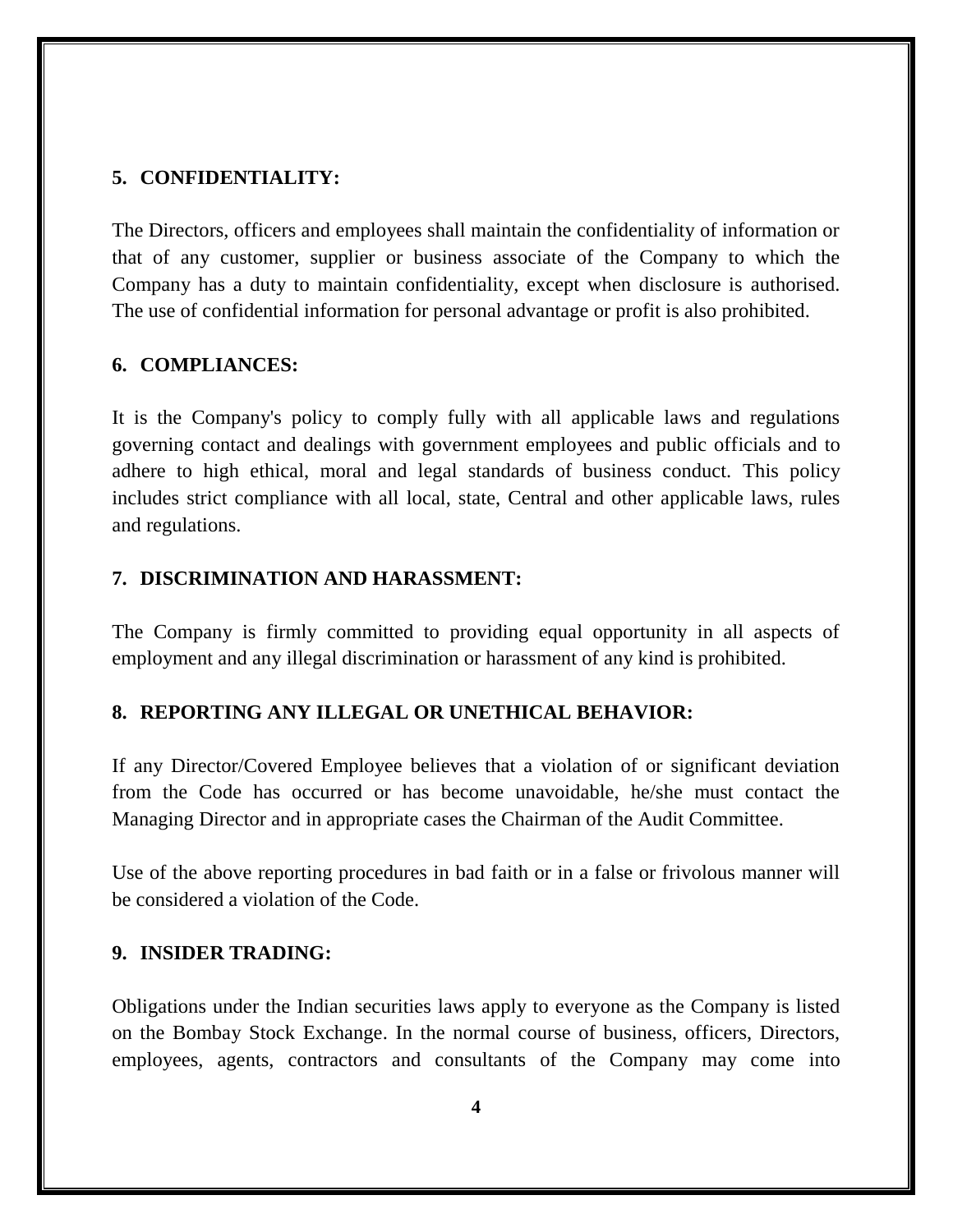possession of significant and sensitive information. This information is the property of the Company you have been entrusted with it. You should not profit from it by buying or selling securities yourself. Further, you are not to tip others to enable them to profit or for them to profit on your behalf. The purpose of this policy is both to inform you of your legal responsibilities and to make clear to you that the misuse of sensitive information is contrary to the Company policy and applicable Indian securities laws.

# **10.SPECIFIC CODE FOR INDEPENDENT DIRECTORS:**

Schedule IV of the Companies Act, 2013 read with Section 149(8) has specified a Code for Independent Directors which has been set out in **Annexure – I**.

# **11.DISCIPLINARY ACTIONS:**

All officers should adhere to the code of business conduct and ethics of the Company. Violations of this code of ethics will result in a disciplinary action, which may even include termination of services of the employee. The Board of Directors or any person designated by the Board for this purpose shall determine appropriate action in response to violations of this code of ethics.

**\*\*\*\*\*\*\***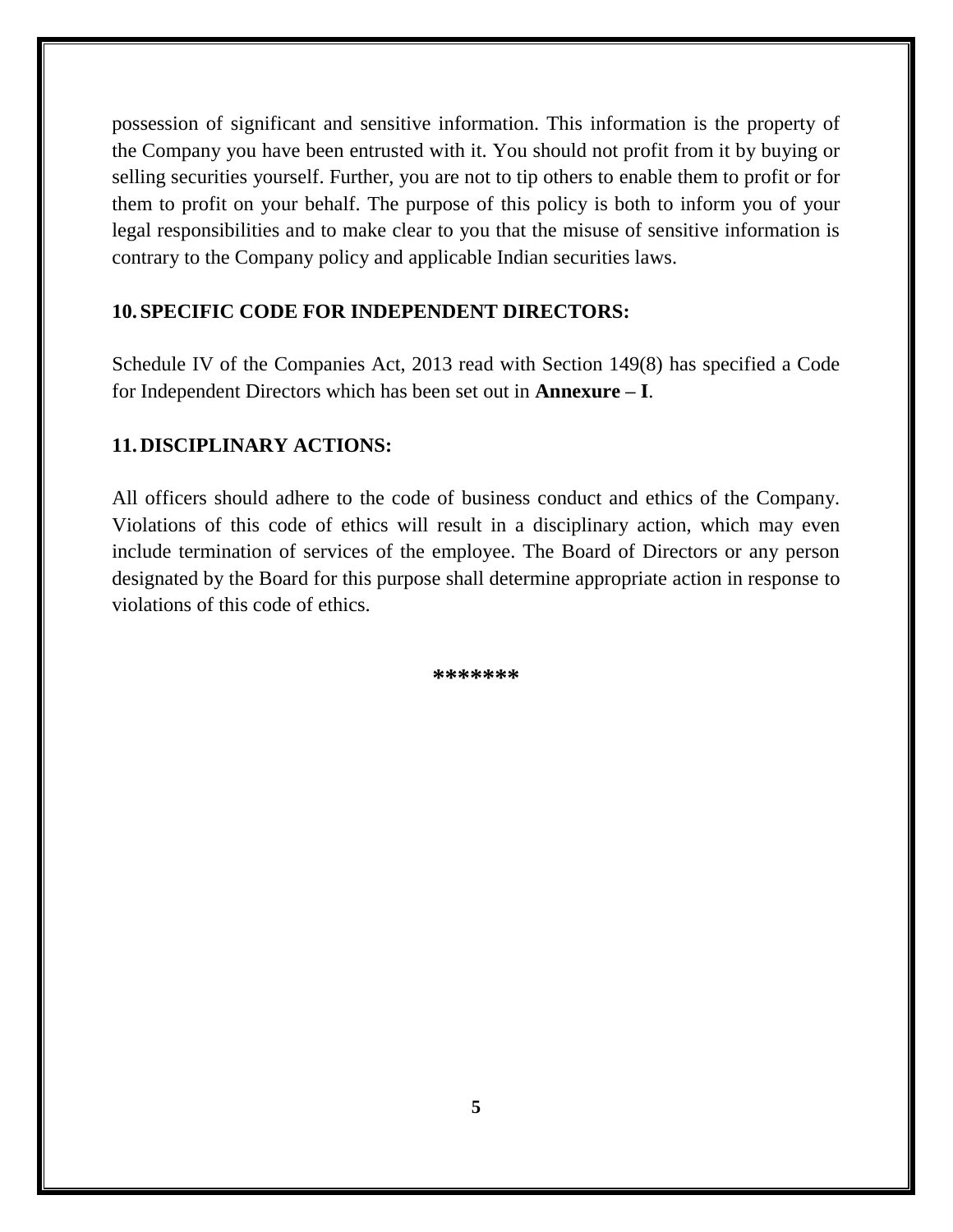# **ANNEXURE – I**

#### **CODE FOR INDEPENDENT DIRECTORS**

# **I. Guidelines of professional conduct:**

An Independent Director shall:

- 1. Uphold ethical standards of integrity and probity;
- 2. Act objectively and constructively while exercising his duties;
- 3. Exercise his responsibilities in a *bona fide* manner in the interest of the company;
- 4. Devote sufficient time and attention to his professional obligations for informed and balanced decision making;
- 5. Not allow any extraneous considerations that will vitiate his exercise of objective independent judgment in the paramount interest of the company as a whole, while concurring in or dissenting from the collective judgment of the Board in its decision making;
- 6. Not abuse his position to the detriment of the company or its shareholders or for the purpose of gaining direct or indirect personal advantage or advantage for any associated person;
- 7. Refrain from any action that would lead to loss of his independence;
- 8. Where circumstances arise which make an Independent Director lose his independence, the Independent Director must immediately inform the Board accordingly;
- 9. Assist the company in implementing the best Corporate Governance practices.

# **II. Role and functions:**

The Independent Directors shall:

- 1. Help in bringing an independent judgment to bear on the Board's deliberations especially on issues of strategy, performance, risk management, resources, key appointments and standards of conduct;
- 2. Bring an objective view in the evaluation of the performance of board and management;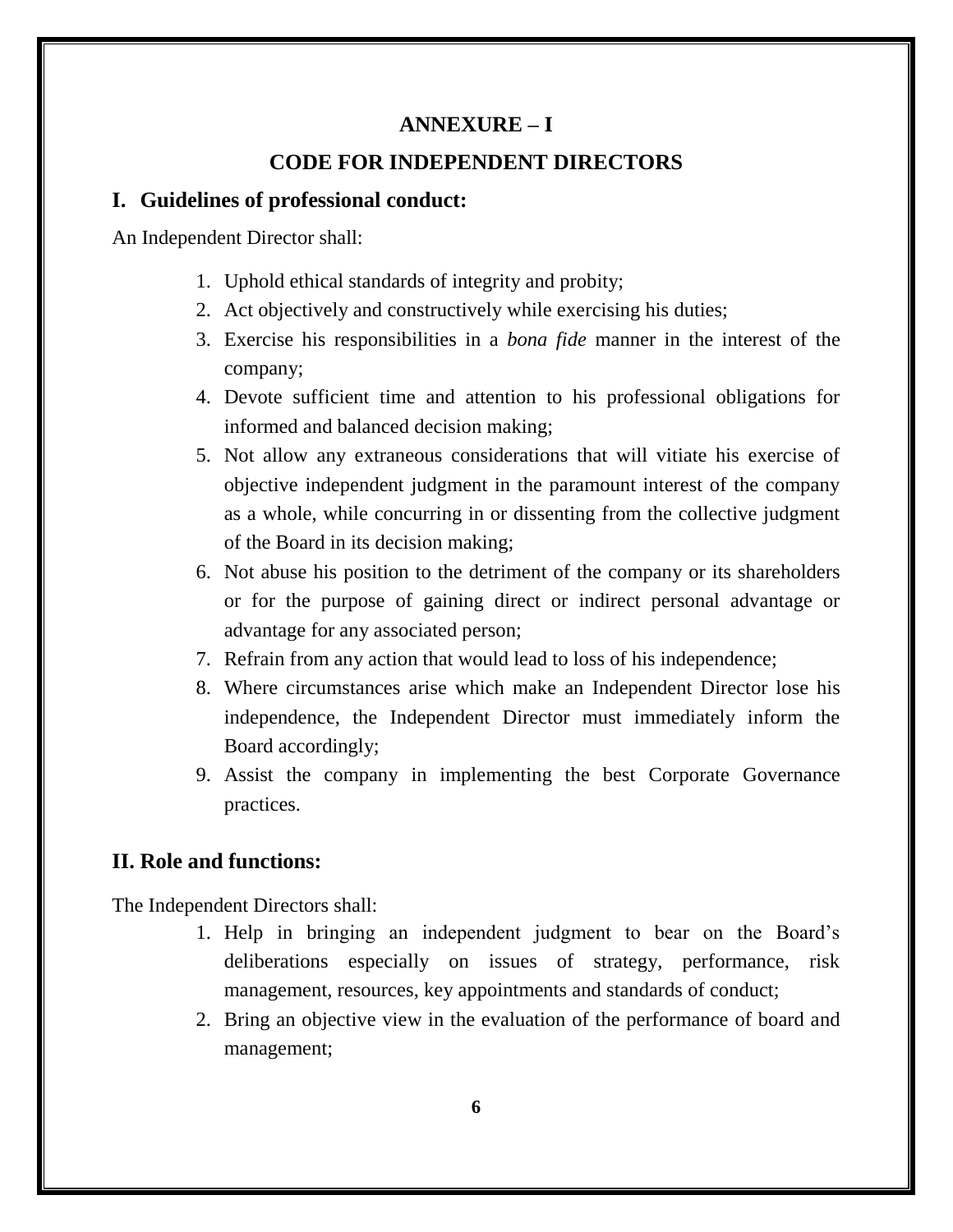- 3. Scrutinize the performance of management in meeting agreed goals and objectives and monitor the reporting of performance;
- 4. Satisfy themselves on the integrity of financial information and that financial controls and the systems of risk management are robust and defensible;
- 5. Safeguard the interests of all stakeholders, particularly the minority shareholders;
- 6. Balance the conflicting interest of the stakeholders;
- 7. Determine appropriate levels of remuneration of executive directors, Key Managerial Personnel and Senior Management and have a prime role in appointing and where necessary recommend removal of executive directors, Key Managerial Personnel and Senior Management;
- 8. Moderate and arbitrate in the interest of the company as a whole, in situations of conflict between management and shareholder's interest.

#### **III. Duties:**

The Independent Directors shall—

- 1. Undertake appropriate induction and regularly update and refresh their skills, knowledge and familiarity with the company;
- 2. Seek appropriate clarification or amplification of information and, where necessary, take and follow appropriate professional advice and opinion of outside experts at the expense of the company;
- 3. Strive to attend all meetings of the Board of Directors and of the Board committees of which he is a member;
- 4. Participate constructively and actively in the committees of the Board in which they are chairpersons or members;
- 5. Strive to attend the General Meetings of the company;
- 6. Where they have concerns about the running of the company or a proposed action, ensure that these are addressed by the Board and, to the extent that they are not resolved, insist that their concerns are recorded in the minutes of the Board meeting;
- 7. Keep themselves well informed about the company and the external environment in which it operates;